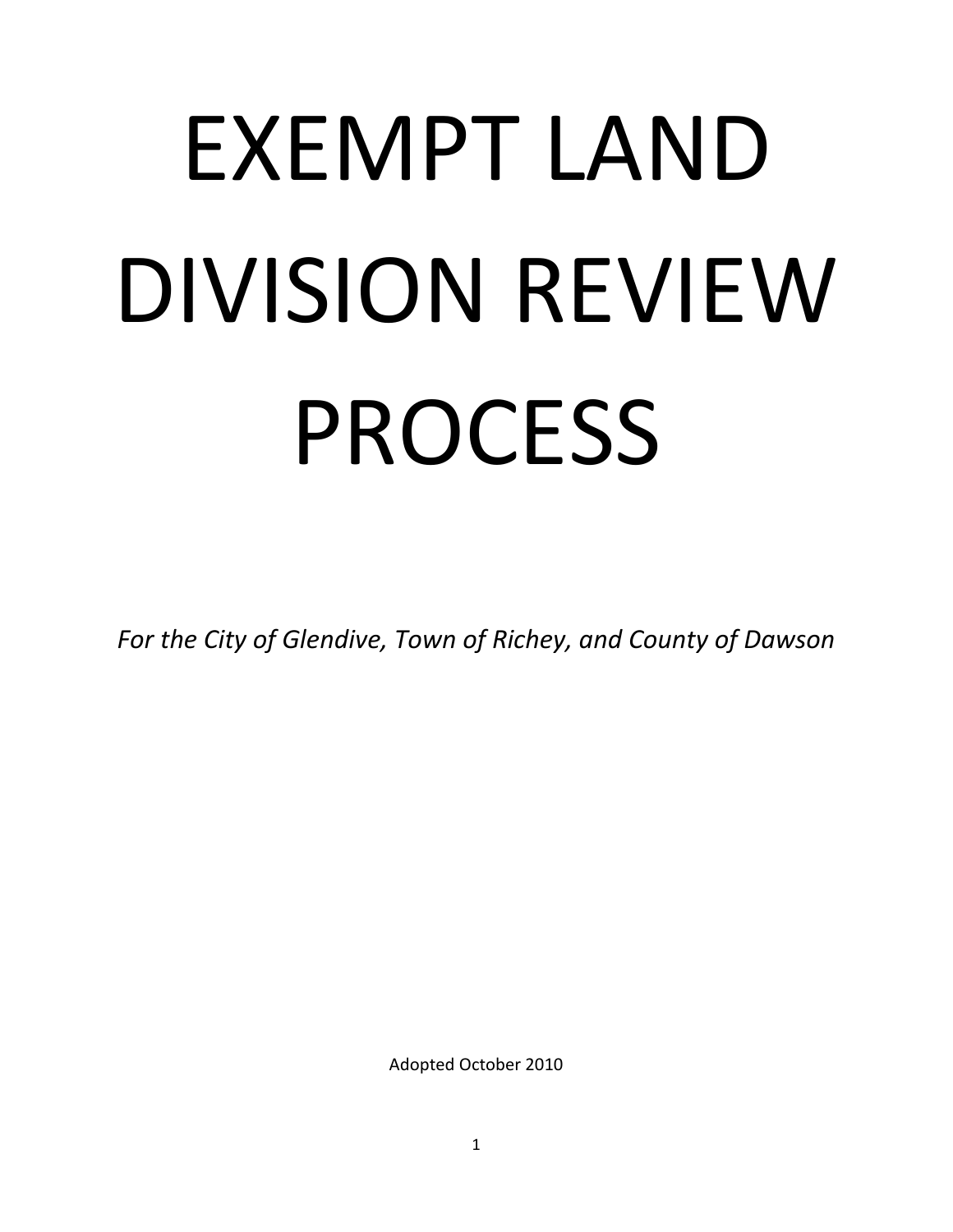#### **EXEMPT LAND DIVISIONS**

*The State of Montana allows for certain divisions of land, which would otherwise constitute subdivisions, to be exempt from local subdivision review and approval, unless the division is an attempt to evade the Montana Subdivision and Platting Act (MSPA). The governing body and its agents shall examine all circumstances surrounding a proposed exempt division to determine whether or not that division qualifies as exempt.* 

*Exempt land divisions can include either amended subdivision plats or a Certificate of Survey (C.O.S.)*

*This document is intended to summarize and clarify the local review process for both types of exempt land divisions.*

#### **TABLE OF CONTENTS**

| <b>Exempt Land Division Review Process</b> |                                                               | 3     |  |
|--------------------------------------------|---------------------------------------------------------------|-------|--|
| <b>Fee Schedule</b>                        |                                                               |       |  |
| <b>Types of Exemptions</b>                 |                                                               |       |  |
|                                            | Gift or Sale to Family Member                                 | 5     |  |
|                                            | Security for a Construction Mortgage, Lien or Trust Indenture | 6     |  |
|                                            | <b>Exemption for Agricultural Purpose</b>                     | $7-9$ |  |
|                                            | Relocation of a Common Boundary Line                          | 10    |  |
|                                            | Aggregation of Lots                                           | 11    |  |
|                                            | Court Order                                                   | 12    |  |
|                                            | Right-of-Way/Utilities                                        | 12    |  |
|                                            | Retracement                                                   | 13    |  |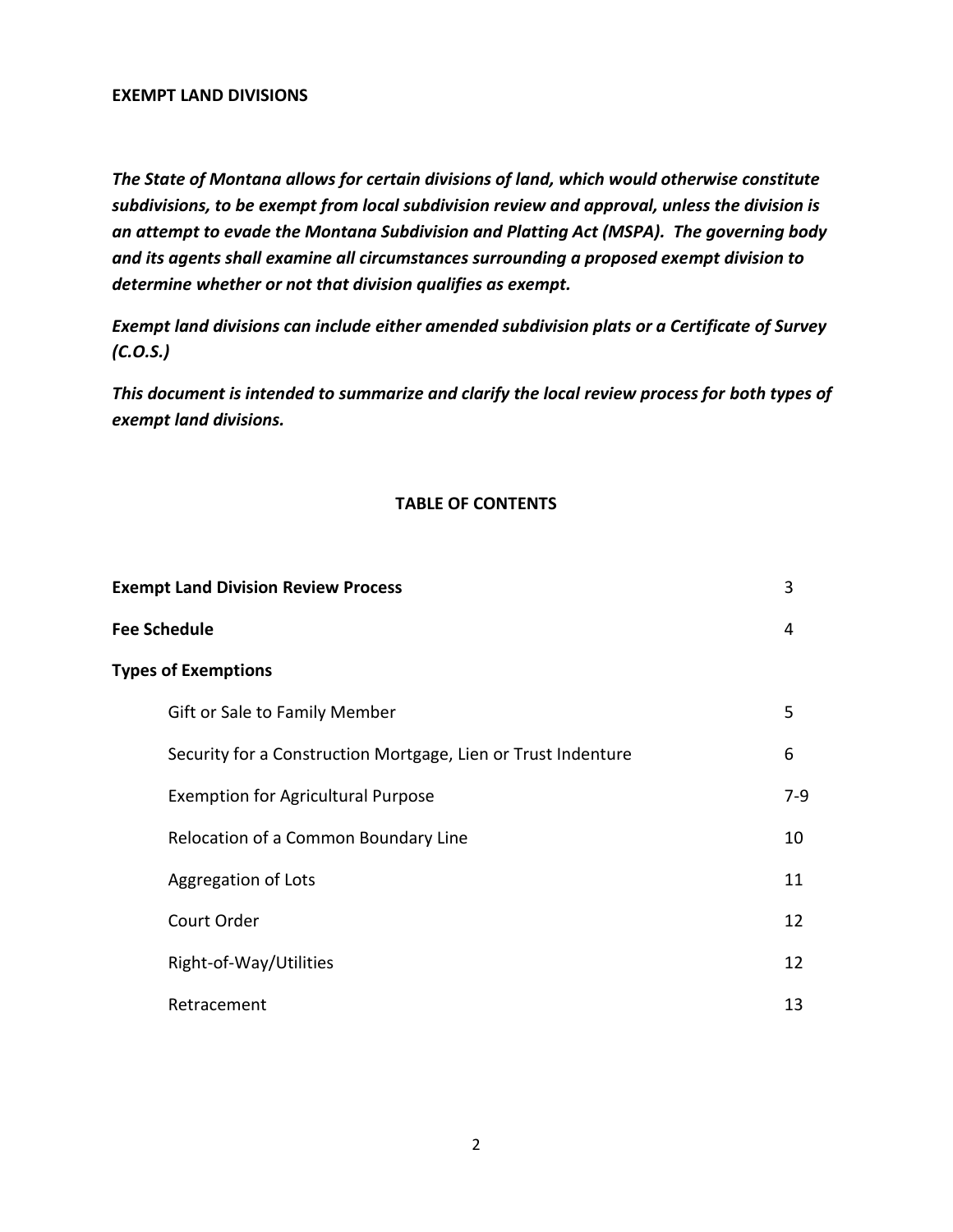#### **EXEMPT LAND DIVISION REVIEW PROCESS**

The City of Glendive and Dawson County have adopted an examination process for exempt land divisions. That process is outlined below:

- The first step is to confirm with the City/County Planning Department that the exemption you are requesting is valid and legal. Please bring enough information to the planning office to describe the existing and proposed property boundaries, property location, and show any adjacency to rivers or streams.
- Once the land division and exemption type is determined, the second step is to hire a surveyor to create a new plat or C.O.S. of the new boundaries of the proposed land division. The surveyor must be licensed to practice in the state of Montana.
- Once the survey is complete, the property owner or owner's designated agent submits a preliminary copy of the Certificate of Survey or Amended Plat and any required associated documents to the Planning Department. At a minimum, required associated documents will include a completed and signed intake/application form, review fee, and Subdivision Guarantee for Amended Plats.
- The Planning Department will review the preliminary C.O.S./Amended Plat and then the document will be routed to all pertinent City or County departments for their review, corrections and comments, including the County Clerk and Recorder, County Sanitarian, City of Glendive Public Works, and the City/County Attorney, as appropriate.
- When the routed COS/Amended Plat is returned to the Planning Department, typically within 1-2 weeks, the City/County Planner will contact the applicant or designated agent regarding any corrections that need to be made prior to submittal of the mylar and associated documents. The applicant or agent will then contact their surveyor for required changes and gather any other required documentation.

3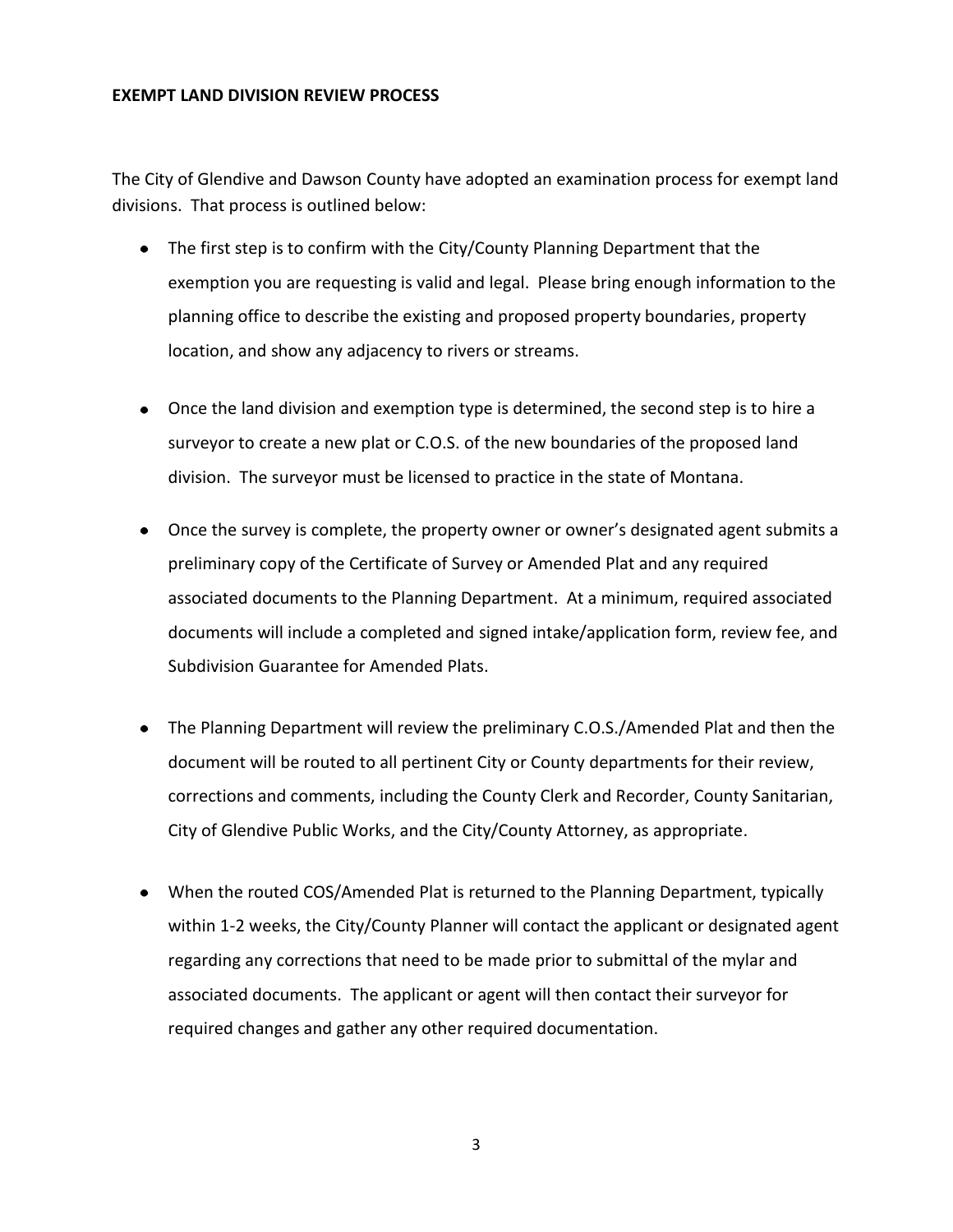- The applicant or agent shall then submit a corrected preliminary Amended Plat or C.O.S. and any required supporting documents to the City/County Planning Department.
- The revised and additional documents will be reviewed for completeness.
- The City/County Planner will contact the applicant or agent with any additional corrections or to let them know that the revised document is complete. The applicant or agent will contact their surveyor with final changes or to request the final mylar.
- The applicant or agent will gather notarized signatures on the mylar for all involved property owners, any lienholders, as well as the stamped surveyor's signature and signature of the County Treasurer. The applicant or agent will then submit the signed mylar and any additional required supporting documents to the City/County Planning Department with the appropriate recording fee. The Planning Department will gather signatures from the Governing Body, if required.
- The Clerk and Recorder will record the mylar and provide a copy of the recorded document to the applicant or applicant's agent.

## **FEE SCHEDULE**

#### Review Fees

- C.O.S.—The fee for reviewing an exempt division being recorded by COS or a retracement survey is \$75.00.
- Amended subdivision plats that are exempt from subdivision review are charged a \$200.00 review fee.

## Recording Fees

- \$5.00 per document (per mylar sheet or required accompanying document)
- $\bullet$  \$0.50 per lot up to 100 lots
- $\bullet$  \$0.25 per lot over 100 lots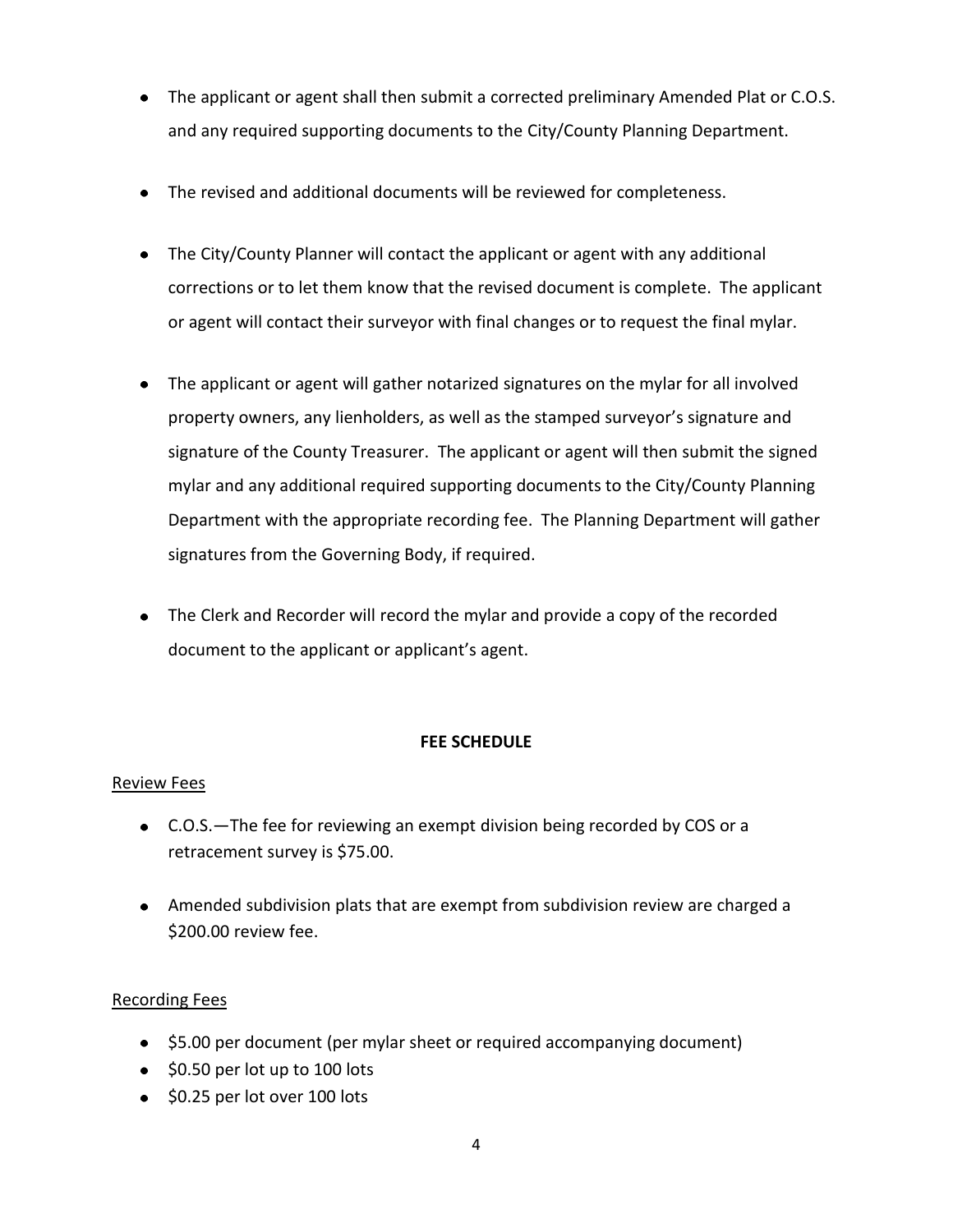## **Gift or Sale to a Member of the Immediate Family (FC)**

# *[76-3-207(1) (b), MCA]*

The intention of this exemption is to allow a landowner to convey one parcel outside of a platted subdivision to each member of the immediate family without undergoing local subdivision review. A single parcel may be conveyed to each member of the immediate family under this exemption in each county where the landowner owns property. Immediate family is defined as the spouse, children by blood or adoption, or parents of the grantor (76-3-103(7), MCA). Grantors must be natural persons and may not be corporations, partnerships, or trusts. The use of this exemption must also consider the following:

- The exemption may not create more than one new parcel per eligible family member.
- The exemption may not create more than one additional or remaining parcel of less than 160 acres.
- Lots previously created through the use of another exemption may not be divided through the use of this exemption.
- All resultant parcels of the survey must meet lot sizes prescribed by the zoning on the property, if applicable.
- Each lot must have physical and legal access.

The following are required with the submittal of a C.O.S. for a family transfer exemption:

- A properly executed deed or method of conveyance
- A \$75.00 processing fee for the Planning Department written to Dawson County

*Below is an example of certification required on the face of the survey:*

#### **CERTIFICATE OF EXEMPTION (FAMILY GIFT OR SALE)**

I (We) certify that the purpose of this survey is to create Tract # \_\_\_\_\_\_\_\_ for transfer of ownership as a family gift or sale and that no prior family sale has been conveyed to ((name), our (my) (relationship)\_\_\_\_\_\_\_\_\_\_\_\_\_\_\_\_\_\_\_\_ and that this exemption complies with all conditions imposed on its use. Therefore, this survey is exempt from review as a subdivision pursuant to Section 76-3-207(1)(b), MCA, and the Dawson County /City of Glendive Subdivision Regulations. DATED THIS \_\_\_\_\_\_\_\_\_\_\_ day of \_\_\_\_\_\_\_\_\_\_\_\_\_\_\_\_\_\_, 20\_\_\_\_\_\_\_. \_\_\_\_\_\_\_\_\_\_\_\_\_\_\_\_\_\_\_\_\_\_\_\_\_\_\_\_\_\_\_\_\_\_\_\_\_\_\_\_\_\_\_\_\_\_\_\_\_\_ \_\_\_\_\_\_\_\_\_\_\_\_\_\_\_\_\_\_\_\_\_\_\_\_\_\_\_\_\_\_\_\_\_\_\_\_\_\_\_\_\_\_\_\_\_\_\_\_\_\_\_\_ (Signature) Grantor (Signature) Grantee

*Relationship to Grantor*\_\_\_\_\_\_\_\_\_\_\_\_\_\_\_\_\_\_\_\_\_\_\_\_\_\_\_\_\_\_\_\_\_\_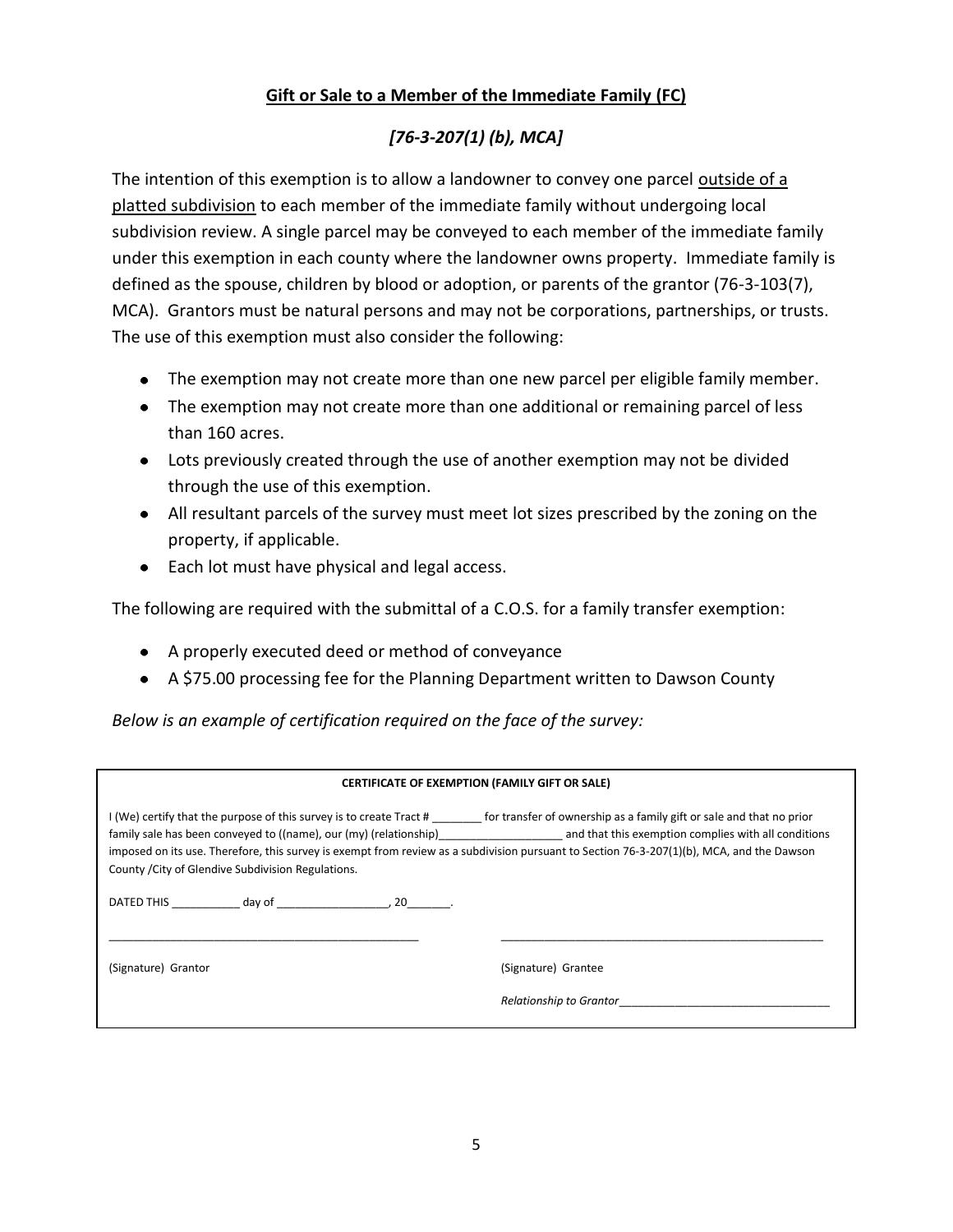#### **Exemption to Provide Security for a Construction Mortgage, Lien, or Trust Indenture (ME)**

# *[76-3-201(1) (b), MCA]*

Under policies of many lending institutions and federal home loan guaranty programs, a landowner who is buying a tract with financing or through a contract for deed is required to hold title to the specific site on which the residence will be built. This exemption is intended to allow a buyer to segregate a smaller parcel from the tract for security for financing the construction of a home on the larger parcel.

The following criteria must be met in order to use this exemption:

- The lending institution must require the landowner to hold title to a smaller parcel of a larger tract as security for a construction loan;
- The person named as possessor of the larger tract if title to the exempted parcel is conveyed must be the same person as the borrower of funds for construction;
- Financing must be for construction or improvements to occur on the exempted parcel;
- The borrower of funds must be the owner of record or the recorded contract purchaser;
- The division of land must be created only for the purpose of conveyance of the exempted parcel to the financial or lending institution to which the mortgage, lien, or trust indenture is given;
- Title to the exempted parcel must be initially obtained by the lending institution in the event of foreclosure. (The division of land may be conveyed by the lending institution to an outside purchaser upon foreclosure of the mortgage, lien, or trust indenture.)

The following are required with the submittal of a C.O.S for a mortgage exemption:

- A statement of the number of interests in the original tract to be created by the exemption;
- A statement explaining who will have title to and possession of the balance of the original tract after title to the exempted interest is conveyed;
- A deed, trust indenture, or mortgage for the exempted parcel stating that the interest is being created only to secure such deed, trust indenture, or mortgage;
- A signed statement from a lending institution stating that the creation of the interest is necessary to secure a construction loan; and
- A \$75.00 processing fee for the Planning Department written to Dawson County

#### *Below is an example of certification required on the face of the survey:*

| <b>CERTIFICATE OF EXEMPTION (SECURITY FOR MORTGAGE, LIEN OR TRUST INDENTURE)</b>                                                                                                                                                                                                                                                                                                                                                                                                                                                                                                                                     |  |                                                                                                                                                                                                                                |                       |  |  |
|----------------------------------------------------------------------------------------------------------------------------------------------------------------------------------------------------------------------------------------------------------------------------------------------------------------------------------------------------------------------------------------------------------------------------------------------------------------------------------------------------------------------------------------------------------------------------------------------------------------------|--|--------------------------------------------------------------------------------------------------------------------------------------------------------------------------------------------------------------------------------|-----------------------|--|--|
| I certify that the purpose of this survey is to create a parcel of land to provide security for mortgage or loan purposes and that this exemption<br>complies with all conditions imposed on its use. Therefore, this survey is exempt from review as a subdivision pursuant to Section<br>76-3-201(1)(b) MCA and from review by the Montana Department of Environmental Quality (16.16.605(1)(b)). Title to and possession of the<br>balance of the original tract shall belong to belong to after title to the exempted interest in conveyed. Interests in the original tract<br>will be created by the exemption. |  |                                                                                                                                                                                                                                |                       |  |  |
|                                                                                                                                                                                                                                                                                                                                                                                                                                                                                                                                                                                                                      |  | DATED THIS day of the control of the control of the control of the control of the control of the control of the control of the control of the control of the control of the control of the control of the control of the contr |                       |  |  |
| (Signature) Lending Institution                                                                                                                                                                                                                                                                                                                                                                                                                                                                                                                                                                                      |  |                                                                                                                                                                                                                                | (Signature) Purchaser |  |  |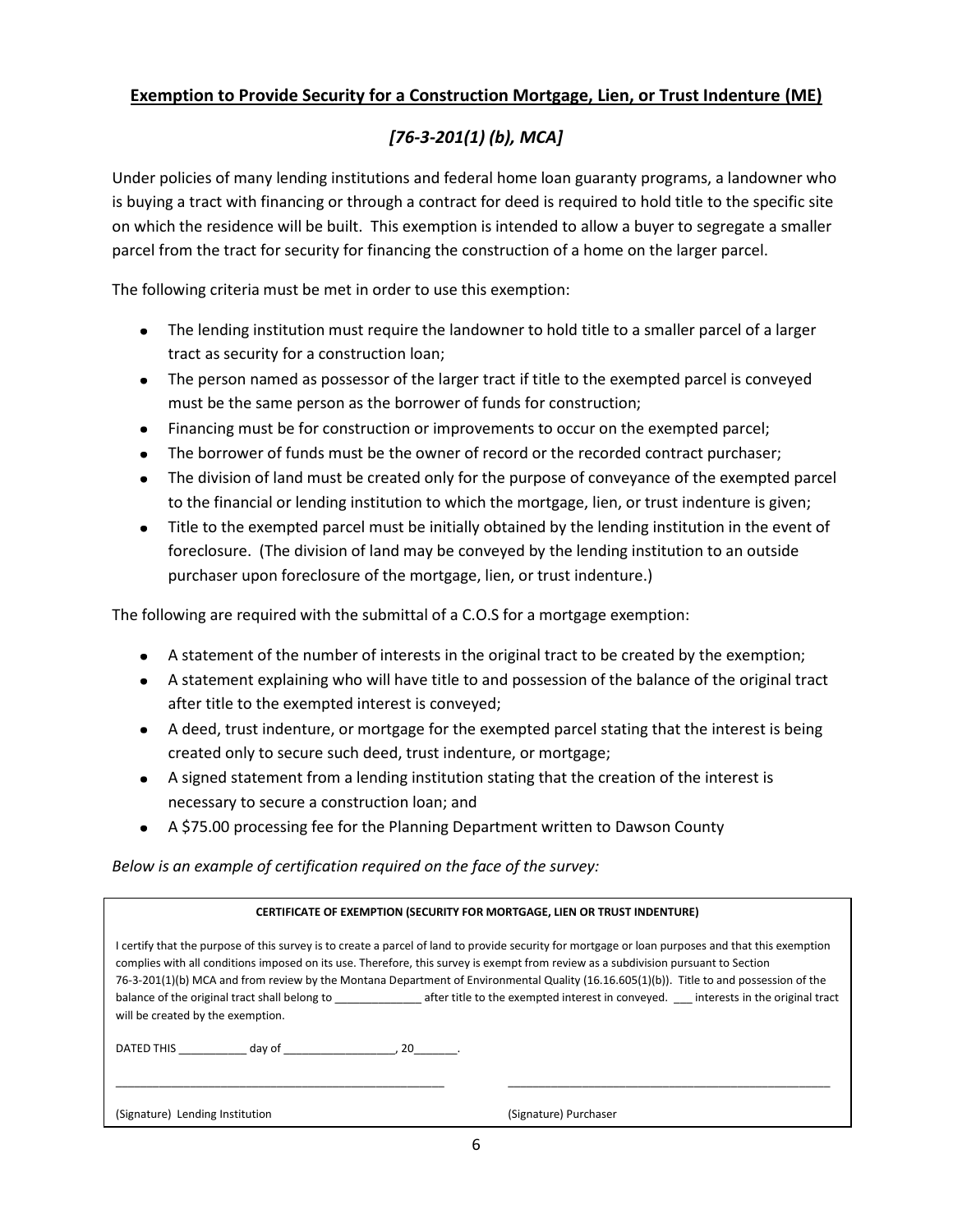## **Exemption for Agricultural Purposes**

# *[76-3-207(1) (c), MCA]*

The intention of this exemption is to allow a landowner to create a parcel that will be used only for production of livestock or agricultural crops and where no residential, commercial, or industrial buildings, which require water or sewer, will be built. Agricultural Purpose, for purposes of these exemption criteria, means the use of land for raising crops or livestock, or for the preservation of open space, and specifically excludes residential structures and facilities for commercially processing agricultural products.

Any change in the use of the land for anything other than agricultural purposes subjects the parcel to full review as a subdivision. Residential, commercial and industrial structures, including facilities for commercial processing of agricultural products, are prohibited uses on parcels created under this exemption unless the covenant is revoked and the land division is reviewed as a subdivision. The governing body must approve lifting the agricultural covenant.

Agricultural lands under this exemption are exempt from review by the Montana Department of Environmental Quality (MDEQ), provided the applicable exemption is properly invoked by the property owner.

The following conditions must be met for the use of this exemption:

- The parties to the transaction by gift, sale, or agreement, must enter into a covenant running with the land and revocable only by mutual consent of the governing body and the property owner that the divided land will be used exclusively for agricultural purposes or open space. The covenant must be signed by the property owner, the buyer or lessee, and the governing body.
- The landowner must demonstrate that the planned use of the exempted parcel is for agricultural purposes and that no residential, commercial or industrial buildings will be built (e.g., a statement signed by the owner or buyer describing the existing or proposed agricultural use of the property). The parcel must meet the criteria for an agricultural designation as defined under section 15-7-202, MCA.

The following are required with the submittal of a C.O.S. for an agricultural survey:

- A separate, recordable, signed covenant running with the land and stating that the land shall be used only for agricultural purposes, in accordance with 76-3-207(1)(c), MCA. The C.O.S. must also bear a signed recitation of this covenant.
- A \$75.00 processing fee for the Planning Department written to Dawson County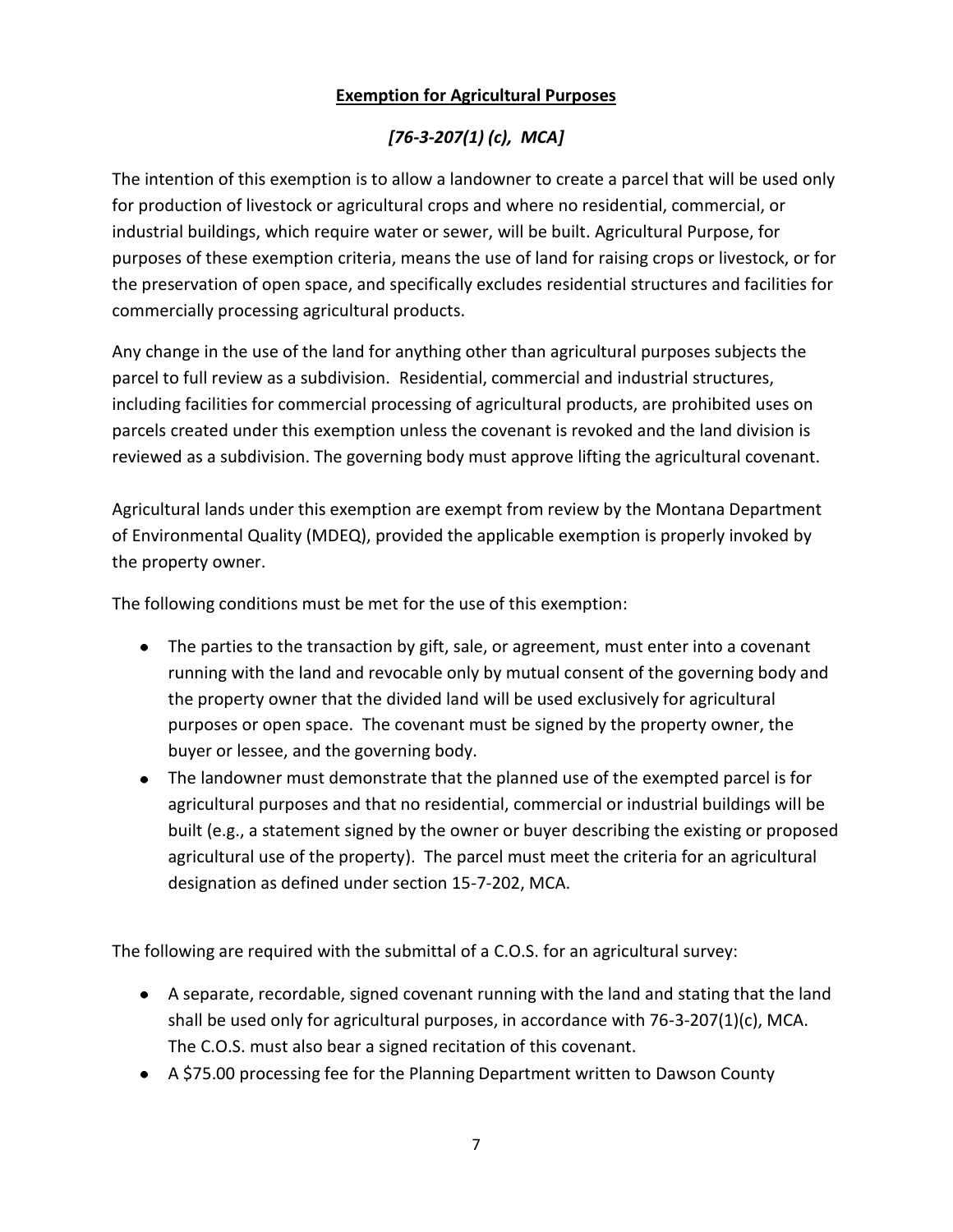## **Exemption for Agricultural Purposes (Continued)**

*Below is an example of certification required on the face of the survey:*

| <b>CERTIFICATE OF EXEMPTION (FOR AGRICULTURAL PURPOSES)</b>                                                                                                                                                                                                                                                                                                                                                                                 |                               |  |  |  |
|---------------------------------------------------------------------------------------------------------------------------------------------------------------------------------------------------------------------------------------------------------------------------------------------------------------------------------------------------------------------------------------------------------------------------------------------|-------------------------------|--|--|--|
| I (We) certify that the purpose of this survey is to create Tract # , as shown on this certificate of survey, for gift or sale, which is to<br>be used for agricultural purposes only, and that this exemption complies with all conditions imposed on its use. Therefore, this survey is<br>exempt from review as a subdivision pursuant to Section 76-3-207(1)(c), MCA and the Dawson County/City of Glendive Subdivision<br>Regulations. |                               |  |  |  |
| I also hereby enter a covenant, to run with the land, that Tract __________ as shown hereon, will be used exclusively for agricultural<br>purposes only. No building or structure requiring water or sewer facilities shall be utilized on Tract This covenant is revocable<br>only by the mutual consent of the governing body and the property owner.                                                                                     |                               |  |  |  |
|                                                                                                                                                                                                                                                                                                                                                                                                                                             |                               |  |  |  |
| (Signature) Property Owner(s)                                                                                                                                                                                                                                                                                                                                                                                                               | (Signature) Property Owner(s) |  |  |  |

8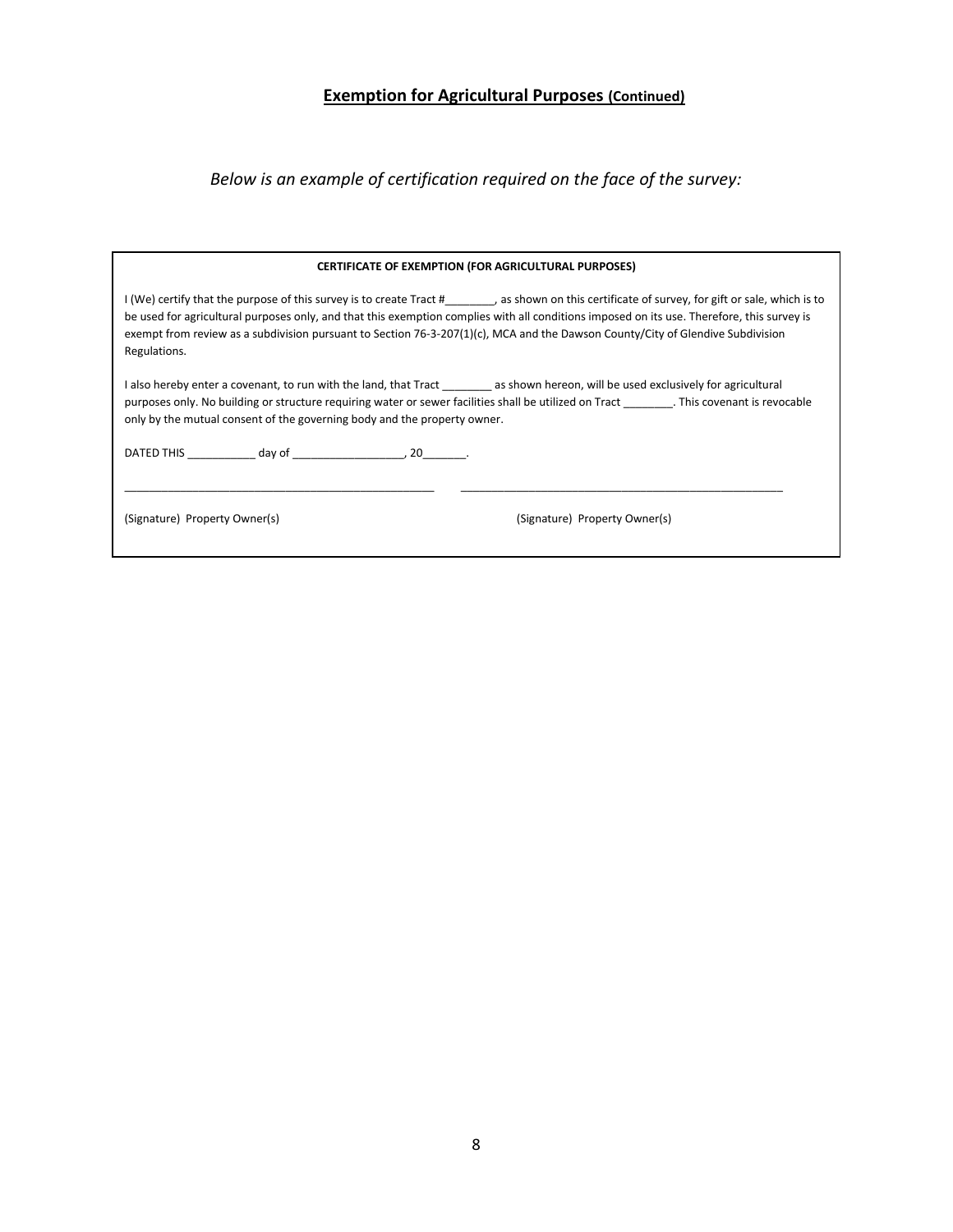#### **Exemption for Agricultural Purposes (Continued)**

# *Example Agricultural Covenant for an Agricultural Exemption, to be a separate, recordable document reciting the covenant located on the face of the C.O.S.*

|                                                                                                                  | A Certificate of Survey of the following described lands is being submitted for recordation in the office of the Dawson County Clerk & Recorder whereby the                                                                                                                                                                                                                                                                                                               |
|------------------------------------------------------------------------------------------------------------------|---------------------------------------------------------------------------------------------------------------------------------------------------------------------------------------------------------------------------------------------------------------------------------------------------------------------------------------------------------------------------------------------------------------------------------------------------------------------------|
|                                                                                                                  | landowners, ___________ and ______________ wish to enter into a covenant, running with the land and revocable only by mutual consent of the<br>governing body of Dawson County/City of Glendive and the property owner, or their successor in interest, that the land shall be used exclusively for                                                                                                                                                                       |
| agricultural purposes, and meets the agricultural designation under section 15-7-202, MCA.                       |                                                                                                                                                                                                                                                                                                                                                                                                                                                                           |
| Legal Description:                                                                                               | Tract A, Certificate of Survey,                                                                                                                                                                                                                                                                                                                                                                                                                                           |
|                                                                                                                  |                                                                                                                                                                                                                                                                                                                                                                                                                                                                           |
|                                                                                                                  |                                                                                                                                                                                                                                                                                                                                                                                                                                                                           |
|                                                                                                                  | Whereas the landowner has signed on the face of the Certificate of Survey his/her intent and desire to enter into said covenant, the Board of County<br>Commissioners of Dawson County do hereby accept and agree to the covenant being placed upon the above described land. A change in use of the land for<br>anything other than agricultural purposes subjects the land to the provisions of the Montana Subdivision and Platting Act in the Montana Code Annotated. |
| Dated this __day of _____________, 20__.                                                                         |                                                                                                                                                                                                                                                                                                                                                                                                                                                                           |
| Dawson County Commissioners                                                                                      |                                                                                                                                                                                                                                                                                                                                                                                                                                                                           |
| Chairperson                                                                                                      |                                                                                                                                                                                                                                                                                                                                                                                                                                                                           |
|                                                                                                                  | Attest:                                                                                                                                                                                                                                                                                                                                                                                                                                                                   |
| Commissioner                                                                                                     |                                                                                                                                                                                                                                                                                                                                                                                                                                                                           |
| Commissioner                                                                                                     | Clerk & Recorder                                                                                                                                                                                                                                                                                                                                                                                                                                                          |
| State of Montana)                                                                                                |                                                                                                                                                                                                                                                                                                                                                                                                                                                                           |
| County of Dawson)                                                                                                |                                                                                                                                                                                                                                                                                                                                                                                                                                                                           |
| subscribed to the within instrument and acknowledged to me that they executed the same.                          | On this _____ day of _____________________20___, before me, a Notary Public for the State of Montana, personally appeared, James E. Reno, Bill Kennedy and John<br>Ostlund, members of the Board of County Commissioners, and Tony Nave, County Clerk & Recorder, known to me to be the persons whose names are                                                                                                                                                           |
| IN WITNESS WHEREOF, I have hereunto set my hand and affixed my notary seal the day and year first above written. |                                                                                                                                                                                                                                                                                                                                                                                                                                                                           |
| (seal)                                                                                                           |                                                                                                                                                                                                                                                                                                                                                                                                                                                                           |
|                                                                                                                  | Print Name: Name: Name of Alberta Manual Alberta Manual Alberta Manual Alberta Manual Alberta Manual Alberta M                                                                                                                                                                                                                                                                                                                                                            |
|                                                                                                                  | Notary Public for the State of Montana                                                                                                                                                                                                                                                                                                                                                                                                                                    |
|                                                                                                                  | Residing at _____________, Montana                                                                                                                                                                                                                                                                                                                                                                                                                                        |
|                                                                                                                  | My commission expires                                                                                                                                                                                                                                                                                                                                                                                                                                                     |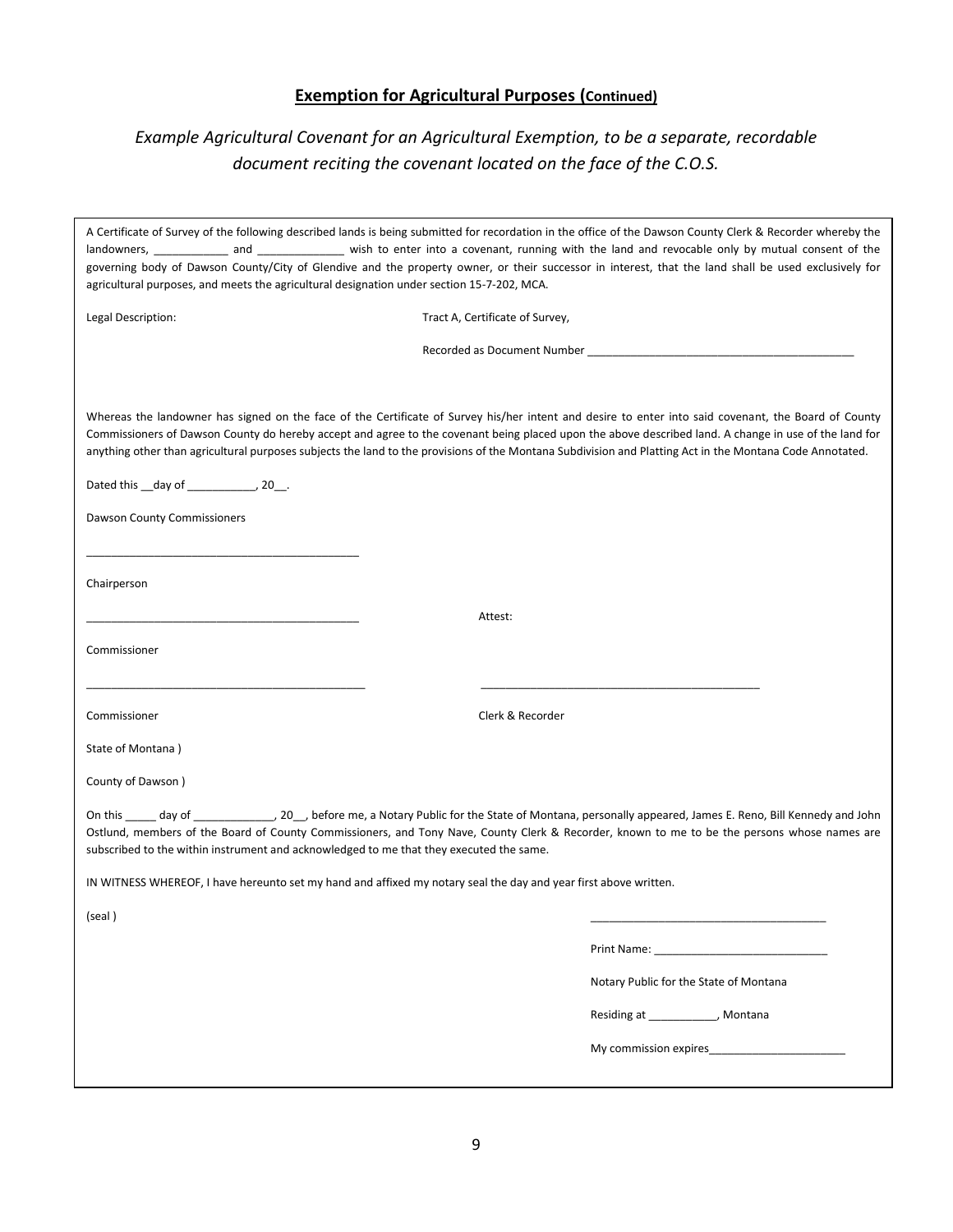# **Relocation of Common Boundary Line (RL)**

# *[76-3-207 (1)(a), (d), (e) and (2) (a), MCA]*

The intended purpose of this exemption is to allow a change in the location of a common boundary line between two parcels without subdivision review. Relocations can occur outside of a platted subdivision, for five or fewer lots within a platted subdivision, or between a single lot in a platted subdivision and land outside of a platted subdivision. *Within a platted subdivision, a relocation of boundary lines that redesigns or rearranges six or more lots must be reviewed and approved by the governing body.*

For any relocation of common boundary involving a platted subdivision, an Amended Plat must be filed. Amended Plats may be subject to the procedures for reviewing major or minor subdivisions, if the proposed changes are determined to be significantly out of character with the original subdivision or if proposed changes pose significant issues concerning public health, safety, or welfare.

The following criteria must be met for use of this exemption:

- Resulting lots within a subdivision must be consistent with the approved subdivision and uses within it.
- Resulting lots must comply with existing zoning, covenants, and/or deed restrictions.

The following are required with the submittal of a C.O.S. or Amended Plat for relocations:

- If the ownership of all parcels with common boundaries being relocated is not the same, then a Quit Claim deed to the owner receiving the additional land shall be required
- A Subdivision Guarantee (Certificate of Title) is required for all amended plats
- A \$75.00 processing fee for the Planning Department written to Dawson County (if the relocation or aggregation is not within a platted subdivision)
- A \$200.00 processing fee for the Planning Department written to Dawson County (if the relocation involves a platted subdivision)

*Below is an example of certification required on the face of the survey:*

| <b>CERTIFICATE OF EXEMPTION (RELOCATION OF COMMON BOUNDARY)</b>                                                                                                                                                                                                                                                                                                                                                             |                       |  |  |  |
|-----------------------------------------------------------------------------------------------------------------------------------------------------------------------------------------------------------------------------------------------------------------------------------------------------------------------------------------------------------------------------------------------------------------------------|-----------------------|--|--|--|
| I (We) certify that the purpose of this survey is to relocate common boundaries between adjoining properties existing (outside of a platted<br>subdivision) or (inside a platted subdivision) or (between a single lot within a platted subdivision and adjoining land outside a platted<br>subdivision). Therefore this survey is exempt from review as subdivision pursuant to Section 76-3-207 (1)(a), (d), or (e), MCA. |                       |  |  |  |
|                                                                                                                                                                                                                                                                                                                                                                                                                             |                       |  |  |  |
| (Signature) Seller                                                                                                                                                                                                                                                                                                                                                                                                          | (Signature) Purchaser |  |  |  |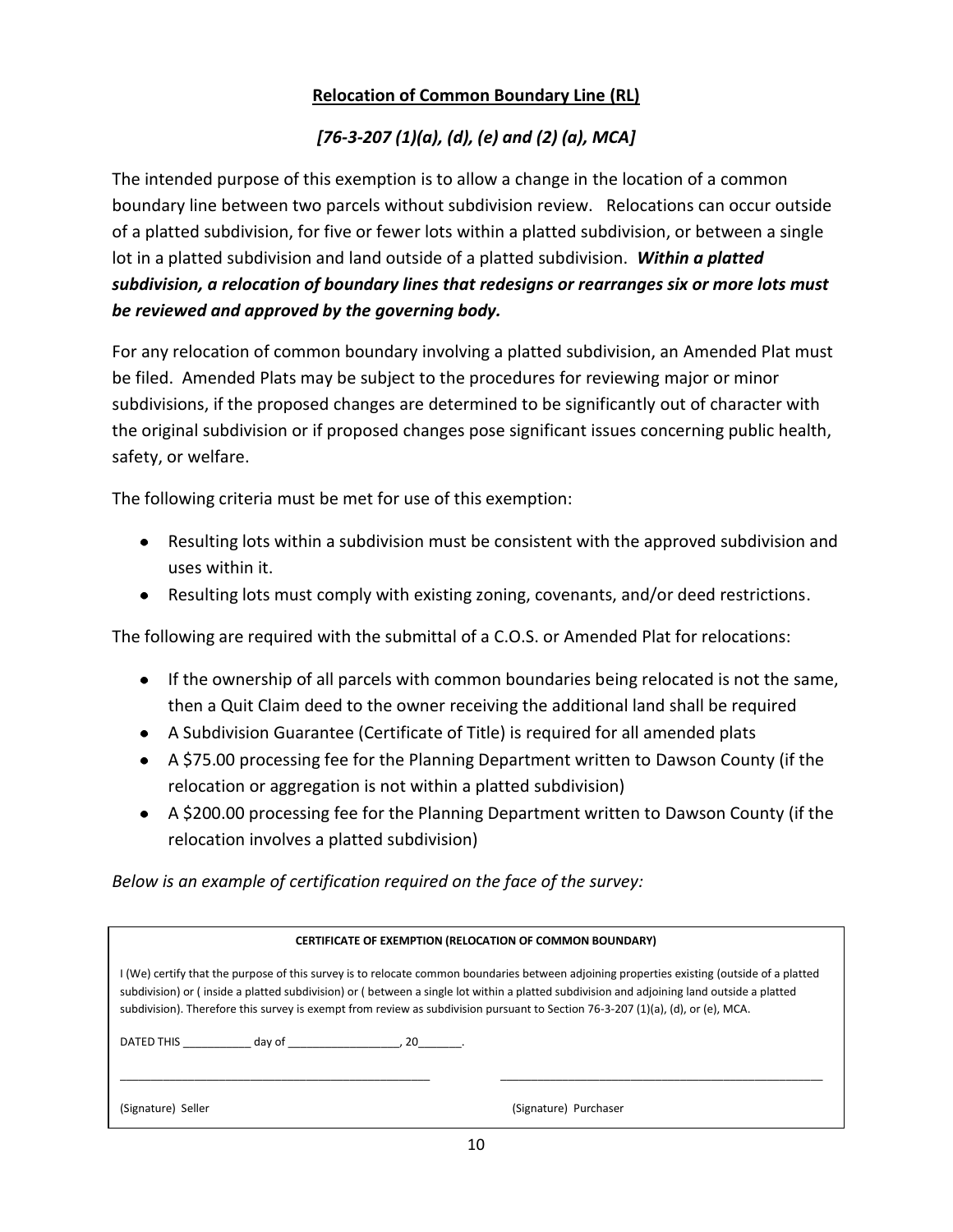# **Aggregation of Lots (AL)**

# *[76-3-207(1)(f), MCA]*

The intended purpose of this exemption is to allow the aggregation of lots outside of a subdivision and the aggregation of internal lot lines within a platted subdivision.

Aggregations can occur outside of a platted subdivision, for five or fewer lots within a platted subdivision, or between a single lot in a platted subdivision and land outside of a platted subdivision. *Within a platted subdivision, an aggregation of internal lot lines that redesigns or rearranges six or more lots must be reviewed and approved by the governing body.*

For any aggregation of lots involving a platted subdivision, an Amended Plat must be filed. Amended Plats may be subject to the procedures for reviewing major or minor subdivisions, if the proposed changes are determined to be out of character with the original subdivision or if proposed changes pose significant issues concerning public health, safety, or welfare.

The following criteria must be met for use of this exemption:

- Resulting lots within a subdivision must be consistent with the approved subdivision and uses within it and must comply with existing zoning, covenants, or deed restrictions;
- The amended plat or C.O.S. must show fewer lots or parcels than originally existed.

The following are required with the submittal of an amended plat or C.O.S. for an aggregation:

- If the ownership of all parcels with common boundaries being relocated is not the same, then a Quit Claim deed to the owner receiving the additional land shall be required
- A Subdivision Guarantee (Certificate of Title) is required for all amended plats
- A \$75.00 processing fee for the Planning Department written to Dawson County (if the aggregation is not within a platted subdivision)
- A \$200.00 processing fee for the Planning Department written to Dawson County (if the aggregation is within a platted subdivision)

*Below is an example of certification required on the face of the survey:*

| <b>CERTIFICATE OF EXEMPTION (AGGREGATION OF LOTS)</b>                                                                                                                                                                                                                                                                                                                                                                                                                       |                       |  |  |  |  |
|-----------------------------------------------------------------------------------------------------------------------------------------------------------------------------------------------------------------------------------------------------------------------------------------------------------------------------------------------------------------------------------------------------------------------------------------------------------------------------|-----------------------|--|--|--|--|
| I (We) certify that the purpose of this survey is to eliminate the boundaries of the original parcel and establish a larger aggregate parcel. Of<br>properties existing outside of a platted subdivision (or inside a platted subdivision) (or between a single lot within a platted subdivision and<br>adjoining land outside a platted subdivision). Therefore this survey is exempt from review as subdivision pursuant to Section 76-3-207 (1)(a),<br>(d), or (e), MCA. |                       |  |  |  |  |
| DATED THIS day of the control of the control of the control of the control of the control of the control of the control of the control of the control of the control of the control of the control of the control of the contr                                                                                                                                                                                                                                              |                       |  |  |  |  |
| (Signature) Seller                                                                                                                                                                                                                                                                                                                                                                                                                                                          | (Signature) Purchaser |  |  |  |  |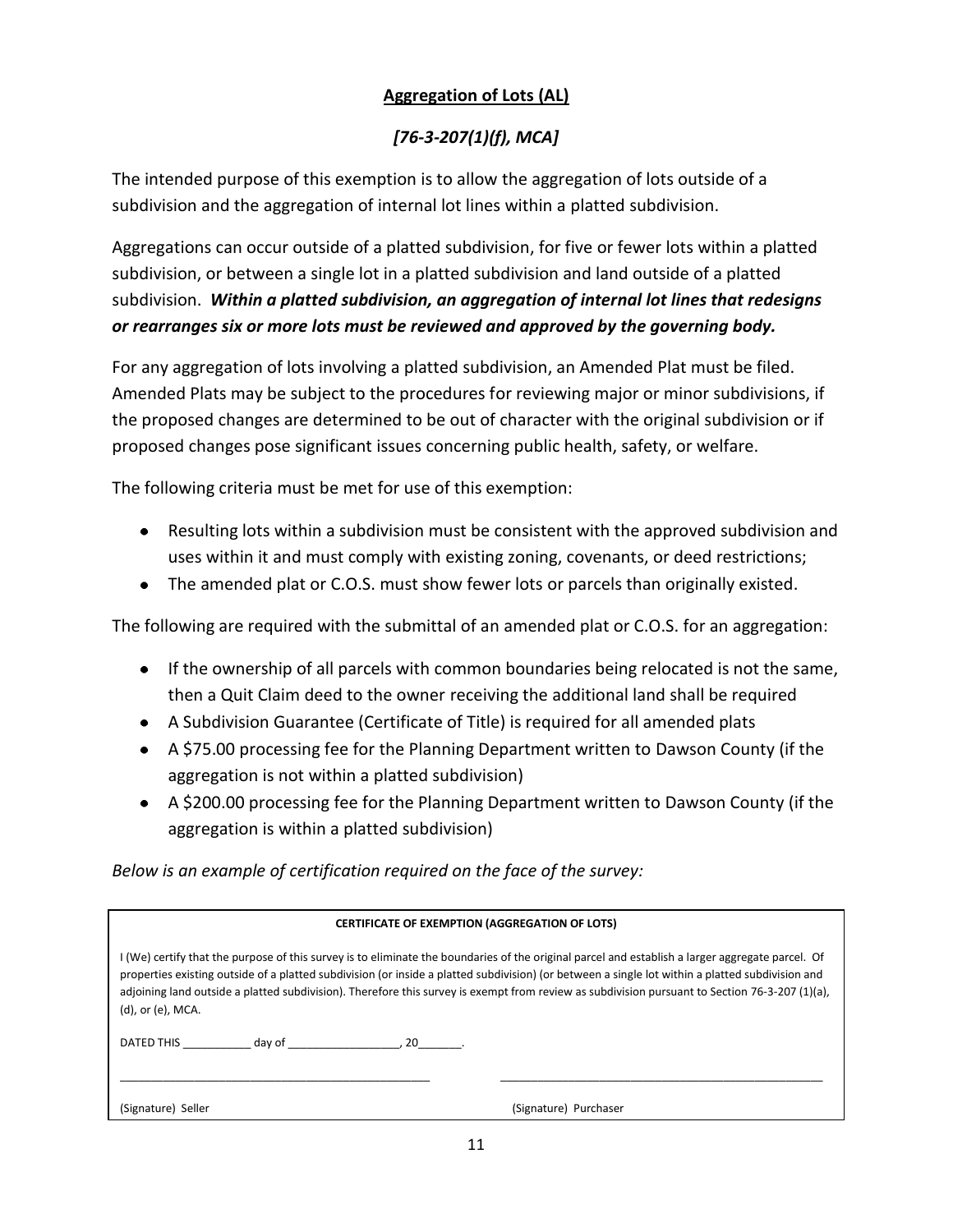# **Court Order Exemption (CO)**

# *(76-3-201(1)(a), MCA)*

This is a division of land created by order of any court of record in this state or by operation of law or that, in the absence of agreement between the parties to the sale, could be created by an order of any court in this state pursuant to the law of eminent domain. The Court must notify the governing body of the pending division and allow the governing body to present written comments on the ordered land division.

The following are required with the submittal of a mylar for a court order:

- Properly executed deeds for the transfer of the property
- A copy of the court order
- The docket number for the court order needs to be cited on the survey
- A \$75.00 processing fee for the Planning Department written to Dawson County

# **Right-of-Way/Utility Exemption (UE)**

# *(76-3-201(1)(h), MCA)*

This is a division of land created for the purpose of rights-of-ways or utility sites on a property. The proposed use of the land must meet the definition of a utility provided in 69-3-101, MCA, except that the term, for purposes of this exemption, includes county or consolidated city and county water or sewer districts as provided for in Title 7, Chapter 13, parts 22 and 23.

Any subsequent change in the use of the property as residential, commercial or industrial uses shall subject the land division to the subdivision regulations.

The following are required with the submittal of a C.O.S. for a right-of-way/utility:

- A deed transferring the parcel to the appropriate entity
- $\bullet$  A copy of the lease if it is a utility lease site
- A \$75.00 processing fee for the Planning Department written to Dawson County